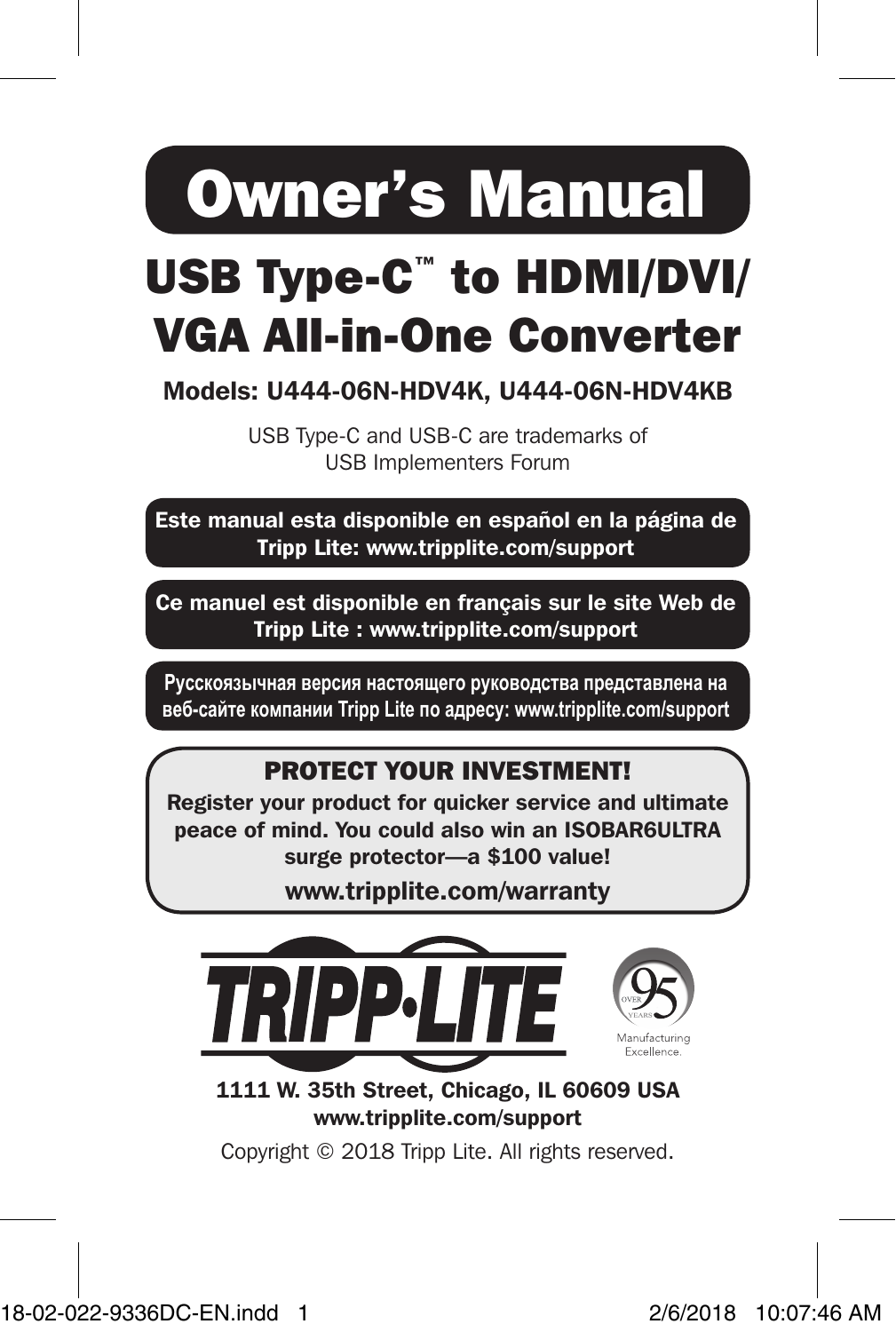## Product Features

- Connect a VGA, DVI or HDMI monitor to the USB Type-C or Thunderbolt™ 3 port on your laptop or computer
- Supports USB DisplayPort Alternate Mode, allowing you to transmit an audio/video signal via the USB Type-C port on your smartphone, tablet, Ultrabook or computer
- HDMI port supports 4K x 2K Ultra High Definition (UHD) video resolutions up to 3840 x 2160 @ 30 Hz
- DVI port supports single-link video resolutions up to 1920 x 1080 (1080p) @ 60 Hz
- VGA port supports video resolutions up to 1920 x 1200, including 1080p, @ 60 Hz
- HDCP v1.3 compatible
- Supports 36-bit Deep Color (12 bits per channel) max
- 7.1 channel surround sound audio supported via HDMI port
- Supports 300 MHz/3 Gbps per channel bandwidth (9 Gbps total)
- Specifically designed for use with MacBook®, Google Chromebook Pixel™ and all USB Type-C supported computers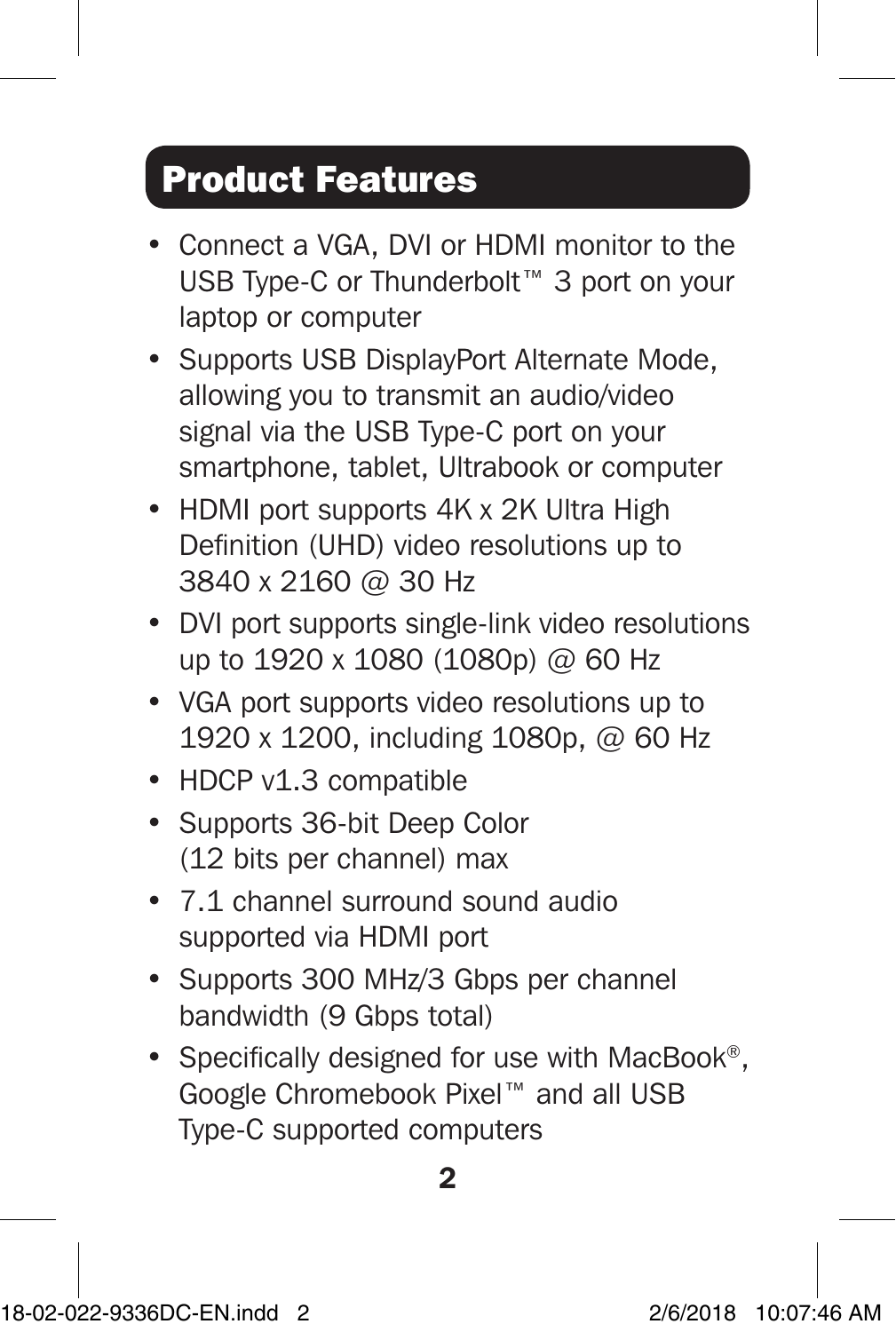## Product Features

- Low-profile design perfect for travel, tucking into your laptop bag when not in use
- Plug-and-Play; no software or drivers required

## Package Contents

- U444-06N-HDV4K (White) or U444-06N-HDV4KB (Black)
- Owner's Manual

## System Requirements

- USB Type-C device that supports USB Displayport Alternate Mode
- Monitor with a VGA, DVI or HDMI port

### Optional Accessories

- P502-Series High-Resolution VGA Cable with RGB Coax
- P561-Series DVI-D Single-Link Cables
- P569-XXX-CERT Premium High-Speed HDMI Cables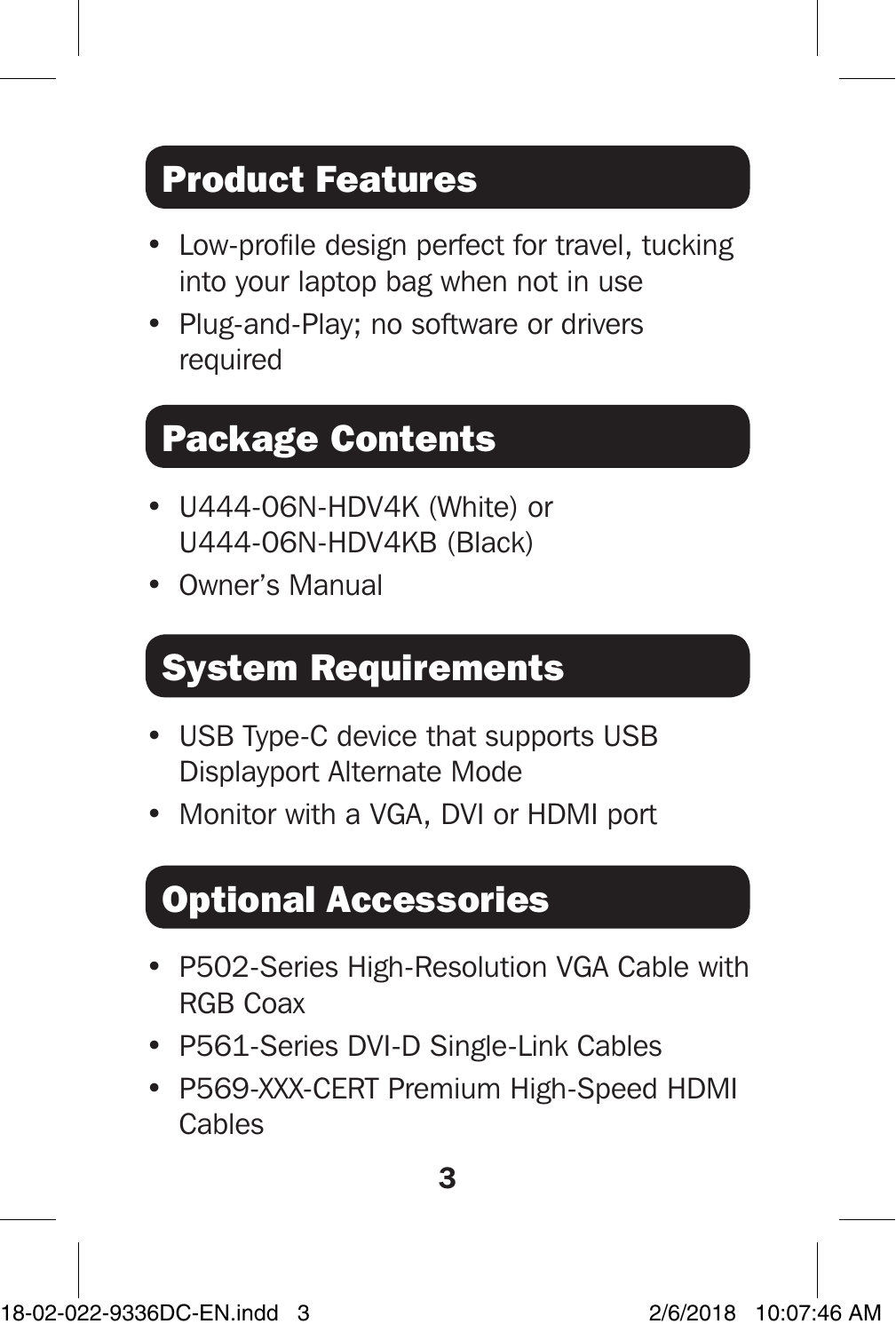## **Installation**

### *Notes:*

- *• Only one monitor can be connected at a time.*
- *• To connect a Mac to an HDMI monitor with audio, go to "System Preferences" and select "Sound." Click the "Output" tab and select your HDMI device from the list.*
- **1.** Connect the USB Type-C connector on the adapter to the USB Type-C port on your smartphone, tablet, Ultrabook or computer.
- 2. Connect a monitor to the VGA, DVI or HDMI port on the converter.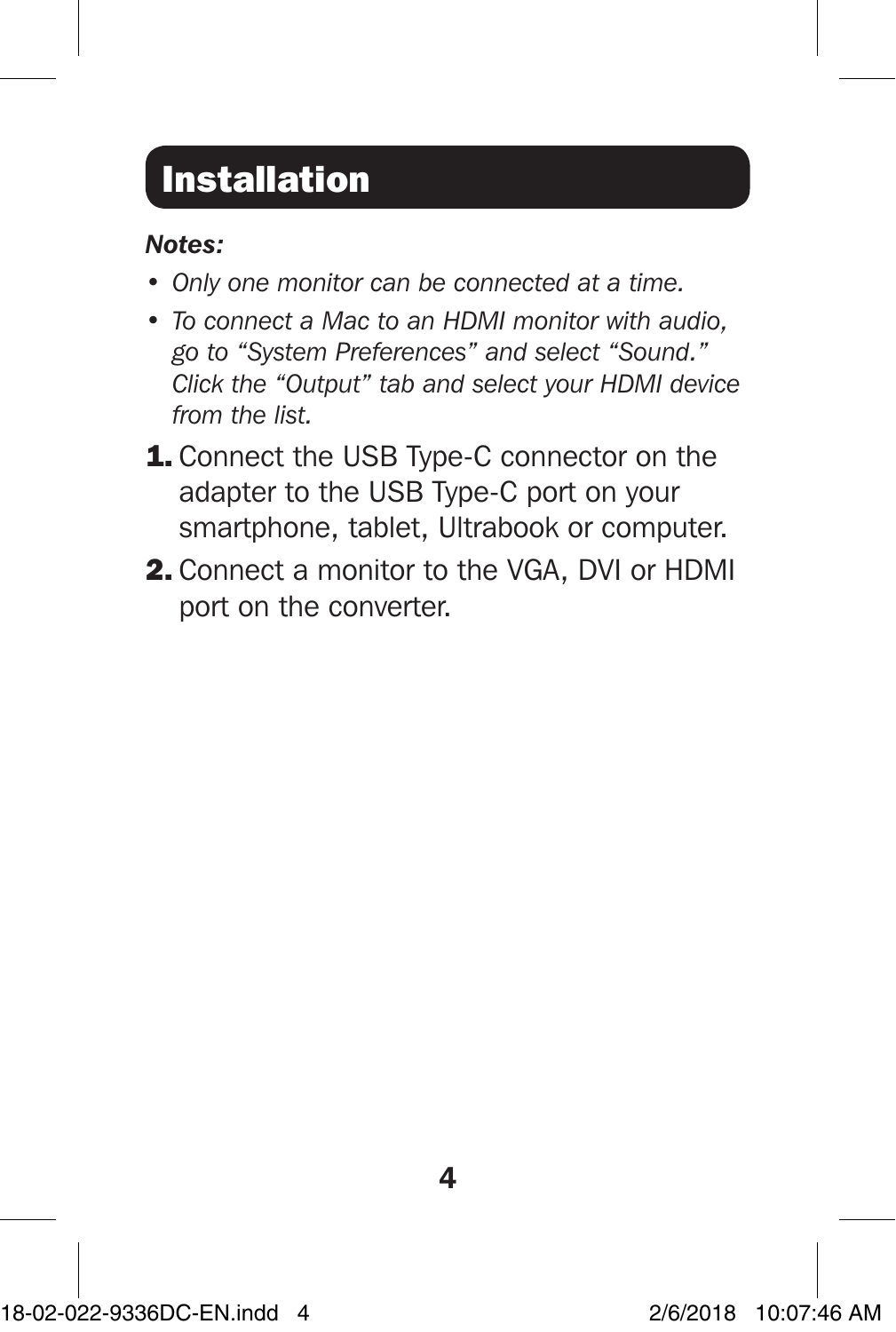## **Specifications**

| <b>Input Signal</b>  | <b>USB Type-C</b>                  |
|----------------------|------------------------------------|
| <b>Output Signal</b> | VGA, DVI and HDMI                  |
| Maximum HDMI         | 3840 x 2160, UHD 4K, @             |
| Resolution           | 30 Hz                              |
| Maximum DVI          | 1920 x 1080 (1080p) @              |
| Resolution           | 60 Hz                              |
| Maximum VGA          | 1920 x 1200, including             |
| Resolution           | 1080p @ 60 Hz                      |
| <b>Color Depth</b>   | 36-bit Deep Color                  |
|                      | (12 bits per channel)              |
| <b>Environmental</b> |                                    |
| Operating            | 32° to 113°F                       |
| Temperature          | (0 $\degree$ to 45 $\degree$ C)    |
| Storage              | $14^\circ$ to $158^\circ$ F        |
| Temperature          | $(-10^{\circ}$ to 70 $^{\circ}$ C) |
| Operating            | 10% to 85% RH,                     |
| Humidity             | Non-Condensing                     |
| Storage              | 5% to 90% RH,                      |
| Humidity             | Non-Condensing                     |
| Maximum Power        | 1.35W (5V @ 270mA)                 |
| Consumption          |                                    |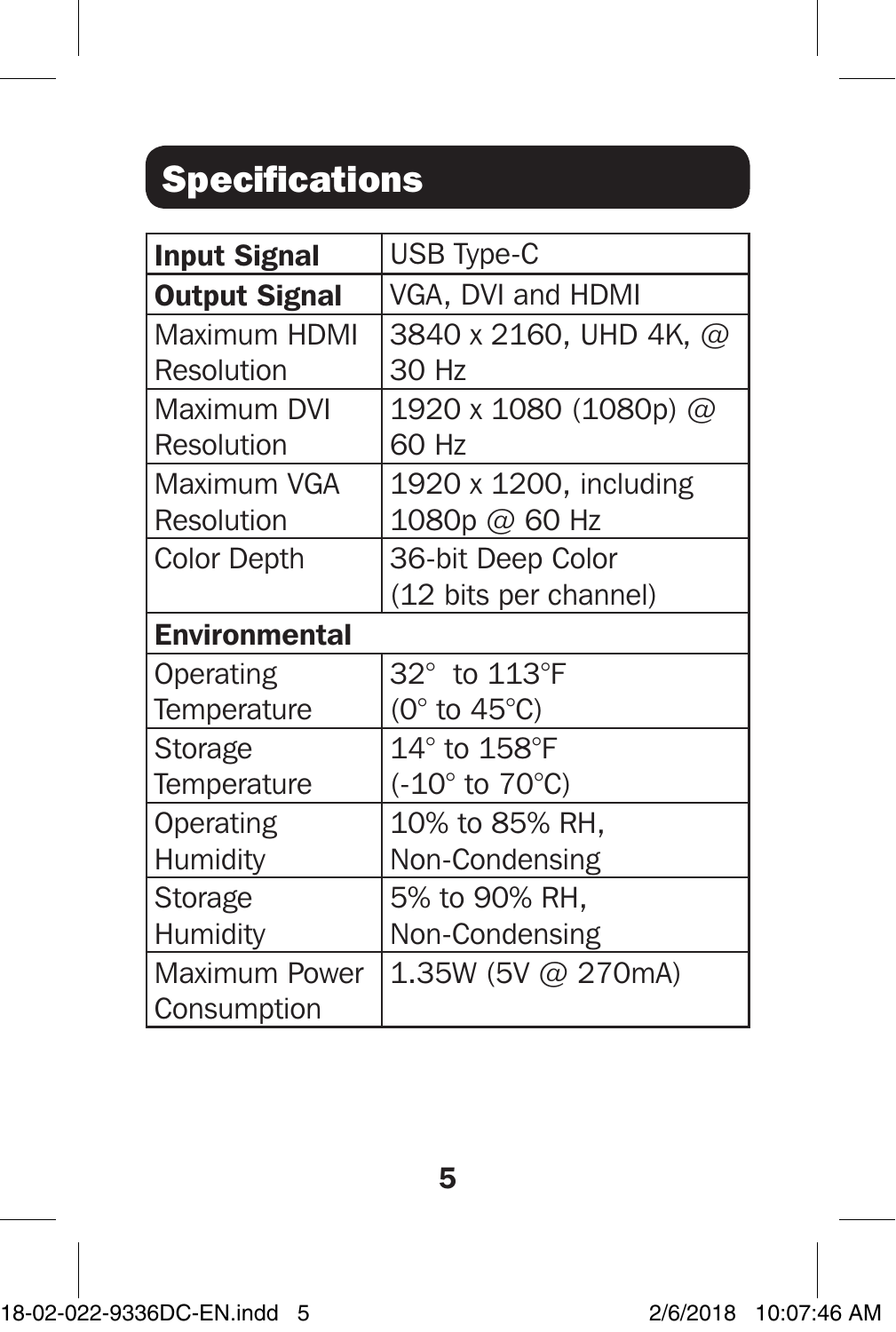## Warranty and Product Registration

### 3-Year Limited Warranty

TRIPP LITE warrants its products to be free from defects in materials and workmanship for a period of three (3) years from the date of initial purchase. TRIPP LITE's obligation under this warranty is limited to repairing or replacing (at its sole option) any such defective products. To obtain service under this warranty, you must obtain a Returned Material Authorization (RMA) number from TRIPP LITE or an authorized TRIPP LITE service center. Products must be returned to TRIPP LITE or an authorized TRIPP LITE service center with transportation charges prepaid and must be accompanied by a brief description of the problem encountered and proof of date and place of purchase. This warranty does not apply to equipment, which has been damaged by accident, negligence or misapplication or has been altered or modified in any way.

EXCEPT AS PROVIDED HEREIN, TRIPP LITE MAKES NO WARRANTIES, EXPRESS OR IMPLIED, INCLUDING WARRANTIES OF MERCHANTABILITY AND FITNESS FOR A PARTICULAR PURPOSE.

Some states do not permit limitation or exclusion of implied warranties; therefore, the aforesaid limitation(s) or exclusion(s) may not apply to the purchaser.

EXCEPT AS PROVIDED ABOVE, IN NO EVENT WILL TRIPP LITE BE LIABLE FOR DIRECT, INDIRECT, SPECIAL, INCIDENTAL OR CONSEQUENTIAL DAMAGES ARISING OUT OF THE USE OF THIS PRODUCT, EVEN IF ADVISED OF THE POSSIBILITY OF SUCH DAMAGE. Specifically, TRIPP LITE is not liable for any costs, such as lost profits or revenue, loss of equipment, loss of use of equipment, loss of software, loss of data, costs of substitutes, claims by third parties, or otherwise.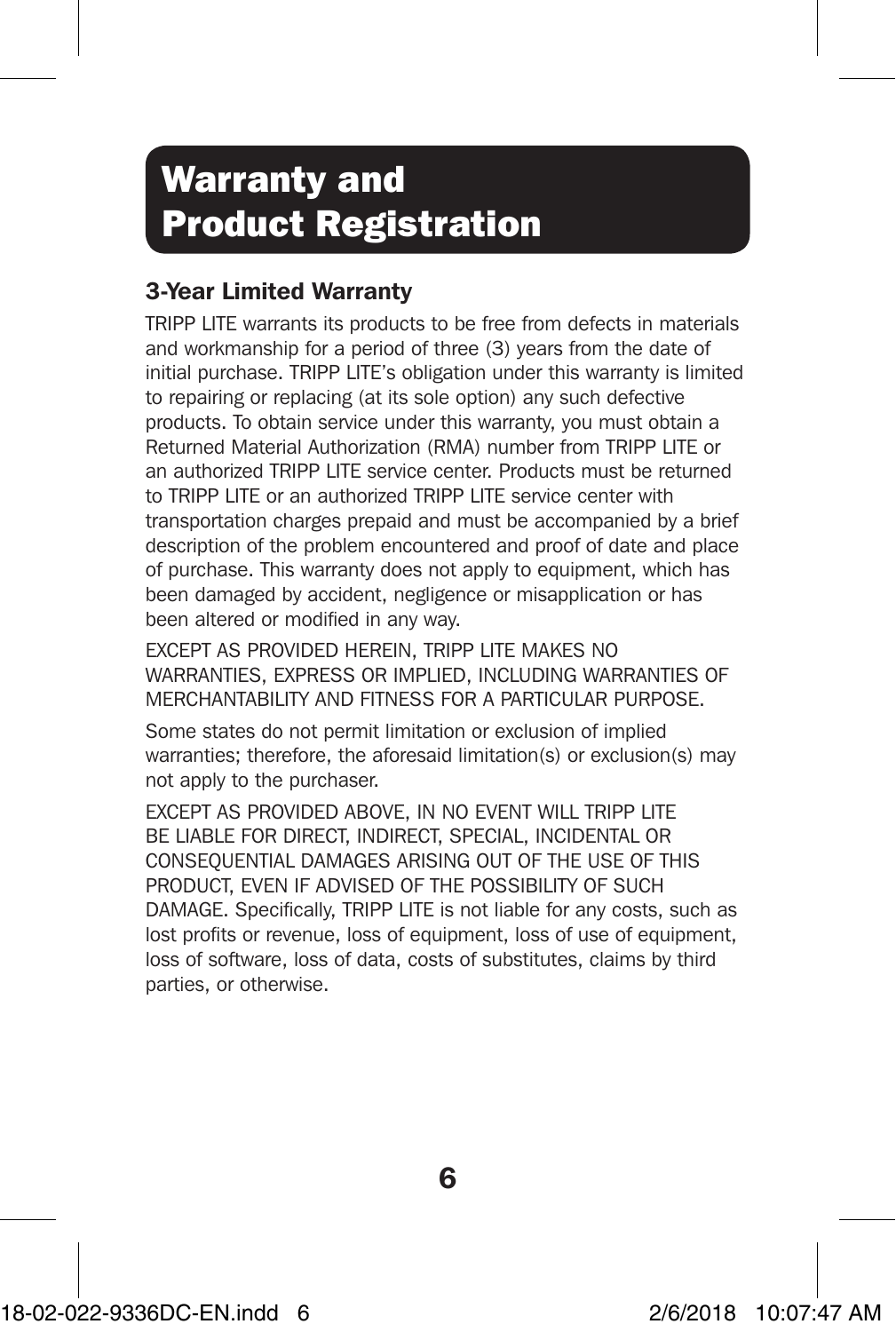## Warranty and Product Registration

### Product Registration

Visit www.tripplite.com/warranty today to register your new Tripp Lite product. You'll be automatically entered into a drawing for a chance to win a FREE Tripp Lite product!\*

\* No purchase necessary. Void where prohibited. Some restrictions apply. See website for details.

### FCC Notice, Class B

This device complies with part 15 of the FCC Rules. Operation is subject to the following two conditions: (1) This device may not cause harmful interference, and (2) this device must accept any interference received, including interference that may cause undesired operation.

Note: This equipment has been tested and found to comply with the limits for a Class B digital device, pursuant to part 15 of the FCC Rules. These limits are designed to provide reasonable protection against harmful interference in a residential installation. This equipment generates, uses and can radiate radio frequency energy and, if not installed and used in accordance with the instructions, may cause harmful interference to radio communications. However, there is no guarantee that interference will not occur in a particular installation. If this equipment does cause harmful interference to radio or television reception, which can be determined by turning the equipment off and on, the user is encouraged to try to correct the interference by one or more of the following measures:

- Reorient or relocate the receiving antenna.
- Increase the separation between the equipment and receiver.
- Connect the equipment into an outlet on a circuit different from that to which the receiver is connected.
- Consult the dealer or an experienced radio/TV technician for help.

Any changes or modifications to this equipment not expressly approved by Tripp Lite could void the user's authority to operate this equipment.